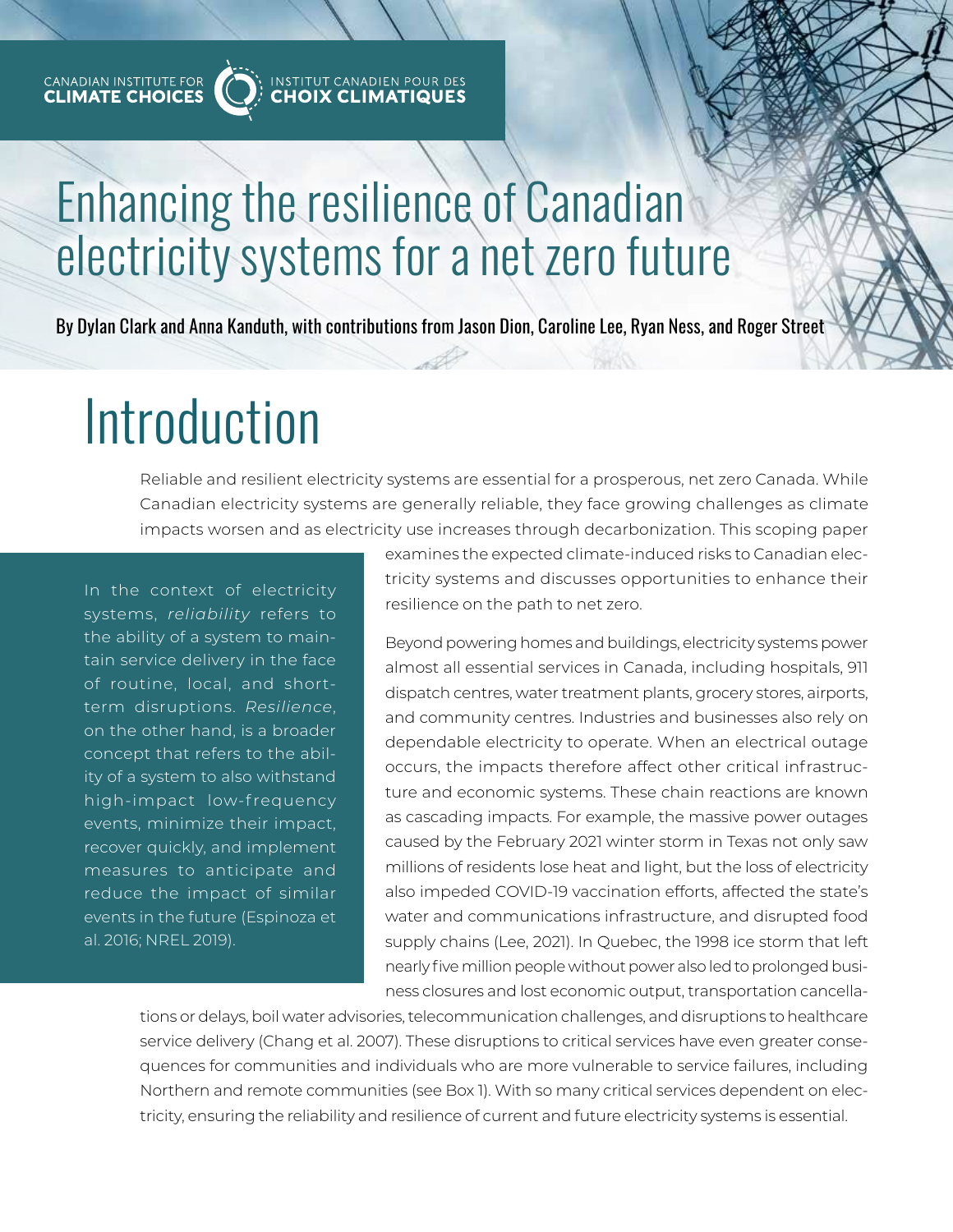# The cascading impacts of power outages in Nunavut BOX 1

The hamlet of Pangnirtung in Nunavut has experienced firsthand the detrimental impacts of electricity service disruption. In 2015, the hamlet's lone and aging diesel power plant was destroyed by a fire, resulting in a community-wide power outage and a month-long state of emergency (CBC 2017). The power outage had a number of cascading impacts, disrupting telecommunications, heating, and health services for the entire community.

A few months later, in the middle of December, an electrical problem left the airport in Pangnirtung without runway lighting, making it difficult for airplanes performing critical services like medical evacuations and food deliveries to land (CBC 2015). The airport ultimately resorted to using flare pot candles to light the runway. Similarly, when a windstorm caused an outage in Grise Fiord the following year, community members had to light the runway with skidoo and truck headlights to help a plane carrying a line crew from the Qulliq Energy Corporation to land so that they could restore power (CBC 2016).

The power outages in Pangnirtung and Grise Fiord demonstrate the critical reliance on electricity in remote communities for essential services. The cascading impacts of the power outages to other critical infrastructure therefore underscore the importance of prioritizing secure and reliable electricity in northern and remote communities, especially as Northern Canada is warming at about twice the rate of southern Canada.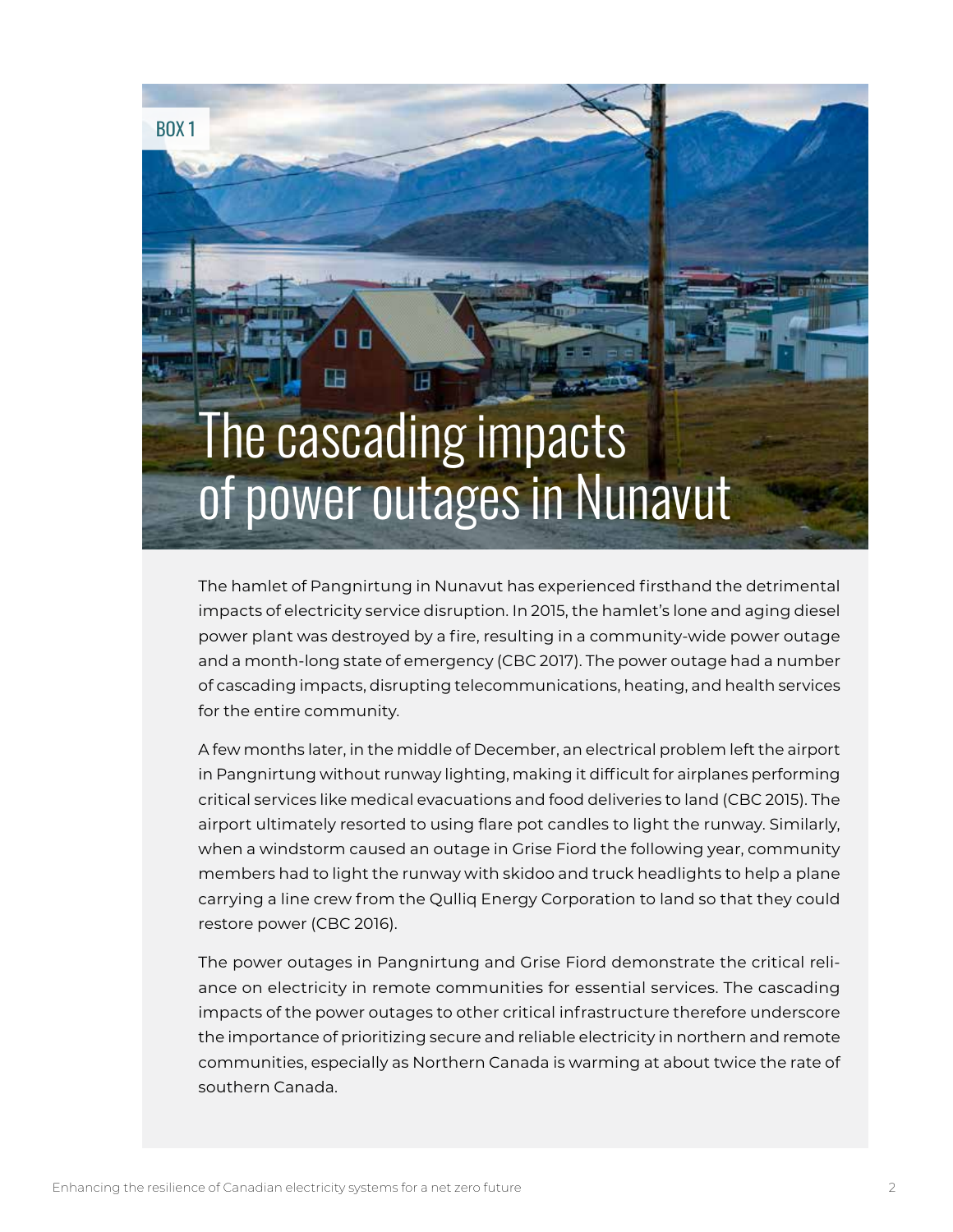Canada's transition to net zero presents both risks and opportunities to the resilience of electricity systems. On the one hand, the accelerating electrification of transportation, buildings, and industrial sectors may place additional demand pressures on the system. In addition, this growing reliance on electricity means that any system failures will have increasingly detrimental and widespread impacts. Furthermore, if systems are not designed to increase grid flexibility and enable the integration of variable renewable resources, higher shares of electricity generation from wind and solar may increase the uncertainty of supply and exacerbate service disruptions.

At the same time, Canada's energy transition presents clear opportunities to improve the resilience of electricity systems. In particular, the net zero transition will involve massive investments to build new infrastructure and upgrade existing stock, from modernized electricity grids to electric vehicle charging networks, and from electric public transit to building retrofits. These investments present an opportunity to not only to advance the net zero transition, but to ensure that Canada's current and future electricity systems are resilient to a warming and increasingly volatile climate.

Failure to capitalize on these opportunities could expand the stock of vulnerable electricity infrastructure, increase overall system costs, lead to greater disruptions to households and businesses, and ultimately jeopardize Canada's net zero transition.

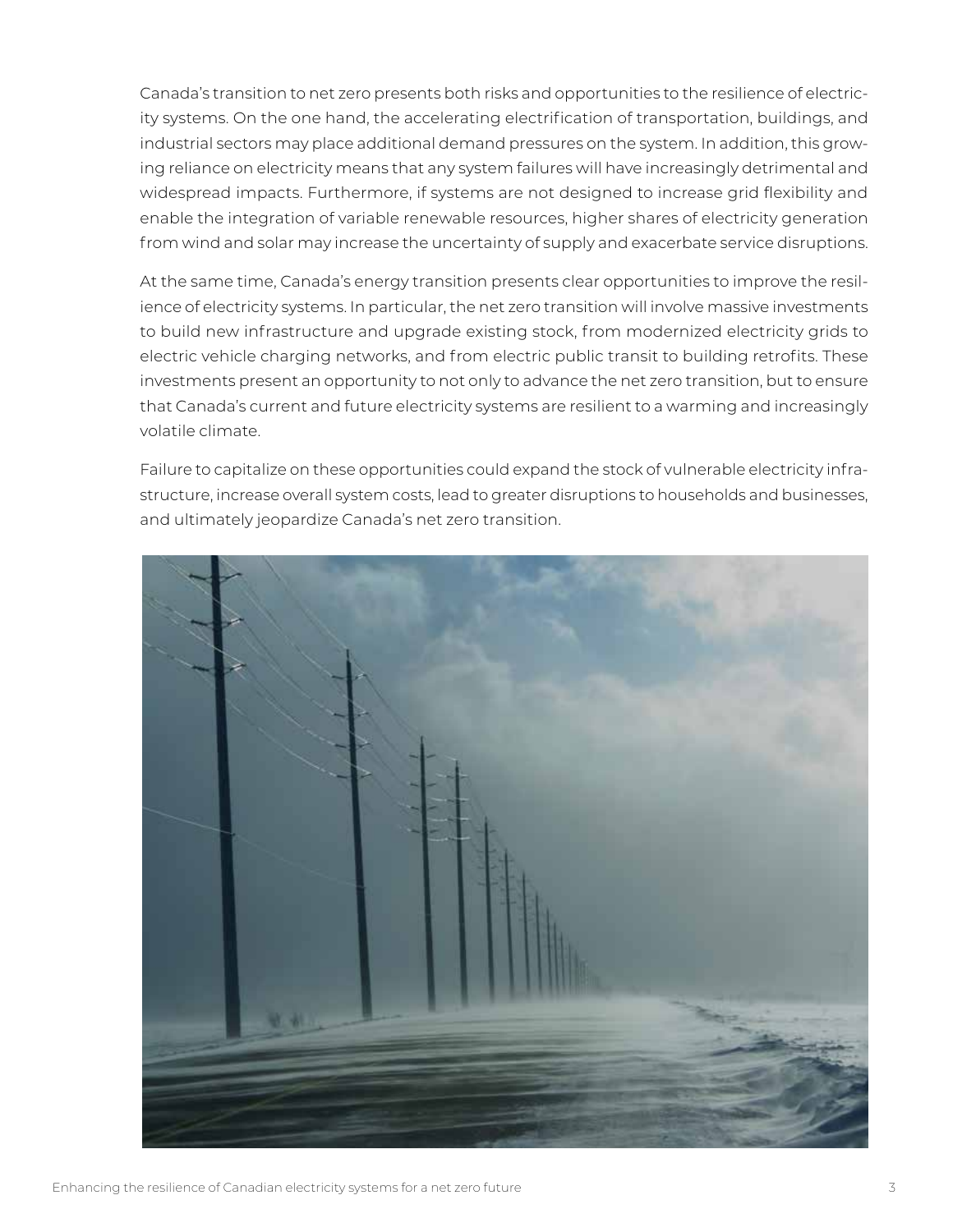# Expected climate-induced risks on Canadian electricity systems

Achieving net zero emissions globally by 2050 is critical to avoiding the worst impacts of climate change. However, even if the world achieves the target, the impacts of historic emissions will nevertheless increase climate hazards over the coming decades, threatening electricity systems in Canada. Climate change poses risks to every component of electricity systems—from generation, to transmission and distribution, to end uses. This section discusses some of the risks for electricity systems in Canada across each of these components.

## Impacts on electricity generation

In order to achieve net zero goals, Canada's reliance on electricity will grow significantly, driven by the electrification of end uses, with non-emitting electricity supplying as much as 55 per cent of final energy demand in 2050 (Dion et al. 2021; EPRI 2021; IET 2021). This electricity could be generated from a mix of power sources, including hydro, nuclear, wind, solar, biofuels, geothermal energy, and possibly fossil fuel systems equipped with carbon capture and storage. Many of these generation types may face challenges, but also new opportunities, as a result of effects of climate change in Canada.

For example, climate-induced changes in temperature, precipitation, and snow and glacier melt will have implications for hydroelectricity generation in Canada. System-wide impacts would be felt most in provinces and territories with significant hydropower resources, notably British Columbia, Manitoba, Newfoundland and Labrador, Quebec, and Yukon. Analysis of climate change effects on hydropower in British Columbia found that by mid-century, climate change could be beneficial for the province's hydropower generation, with increased precipitation expanding generation potential. However, most of the increased generation would occur in the spring, rather than in the summer months when demand is highest (Parkinson and Dijali 2015).

In other regions, evaporation due to rising temperatures may not be offset by increased precipitation, which may result in lower water flows and reduced hydro-generation capacity. For example, a study on the economic impacts of climate change on hydropower production in Quebec found that the loss of production associated with lower water levels and flows could have significant negative financial implications (Larrivée et al. 2016). In regions where seasonal surpluses of hydropower are exported to other markets—whether within Canada or to the United States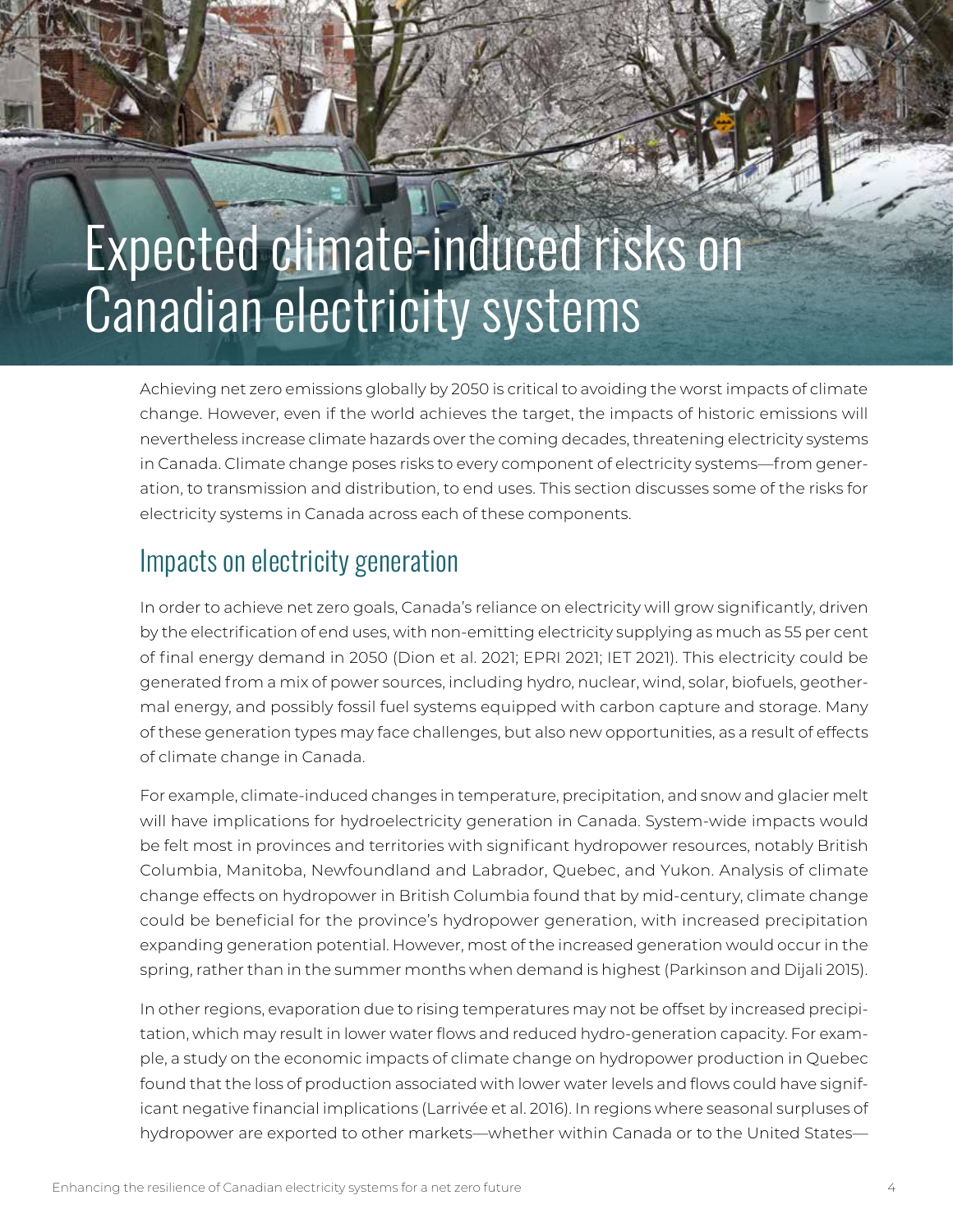changes to water levels and flows could lower export revenues if electricity exports decline or become less predictable.

Changes to the availability, temperature, and quality of water due to climate impacts could also hinder the efficacy of thermal generation—whether using natural gas, coal, nuclear, biomass, hydrogen, uranium, or other fuels—which requires ample supplies of cooling water in the electricity production process. Rising temperatures in nearby water bodies may reduce the efficacy of cooling processes, increased prevalence of algae blooms may block water intakes and filters, and droughts may limit the overall supply of water (Braun and Fournier 2016). For instance, during Europe's 2019 heatwaves, nuclear reactors in France and Germany had to be powered down or taken offline due to high water temperatures (Reuters 2019).

Climate change will likely pose other challenges for electricity generation. Increased flooding—both inland and coastal—may result in flooding of power stations and access routes. More extreme storms, such as hurricanes, may damage offshore generation infrastructure like wind turbines. Climate change could see decreased wind speeds and changing wind patterns in some regions, resulting in potential reductions in wind power generation (Breslow and Sailor 2002; IPCC 2021; Yao et al. 2012). And finally, rising temperatures and increased cloud cover could reduce solar power production in regions with high solar-producing potential (Yin et al. 2020), though the implications for Canada's solar potential have not been well studied.

# Impacts on transmission and distribution infrastructure

Climate change may impact electricity transmission and distribution by reducing the efficiency and reliability of infrastructure, notably power lines and substations. Warmer temperatures in summer months will decrease the capacity of power lines to transmit electricity. This will increase pressure on electricity systems on the hottest days when electricity demand is already at its peak due to increased air conditioning use. Without transmission infrastructure upgrades or efforts to reduce or shift demand—whether through energy efficiency, demand-side management,<sup>1</sup> or smart grids—increased peak electricity load coupled with reduced transmission capacity could jeopardize the ability of future electricity systems to meet demand (Bartos et al. 2015). This could lead to increased numbers of unintentional blackouts as well as intentional brownouts, whereby energy providers drop voltage to reduce load in an emergency.

Powerlines, poles, and towers can also be downed or damaged by severe weather events that may become more frequent as a result of climate change (such as wildfires, tornadoes, ice storms, and other extreme events) as well as due to shifts in the ground level and stability, known as subsidence (Johnson 2014). Hurricane Ida, which made landfall in Louisiana in August 2021, is a recent example of the devastating impacts of extreme weather on transmission and distribution infrastructure. The storm wreaked havoc on Louisiana's power grid, destroying transmission lines and leaving more than one million homes and businesses along the Gulf Coast

<sup>1</sup> Demand-side management refers to strategies that encourage consumers to modify their energy consumption, often from high-peak intervals to off-peak intervals. Strategies may include education, incentives, programs, or technological solutions, such as smart charging systems that program appliances to only draw power at off-peak times.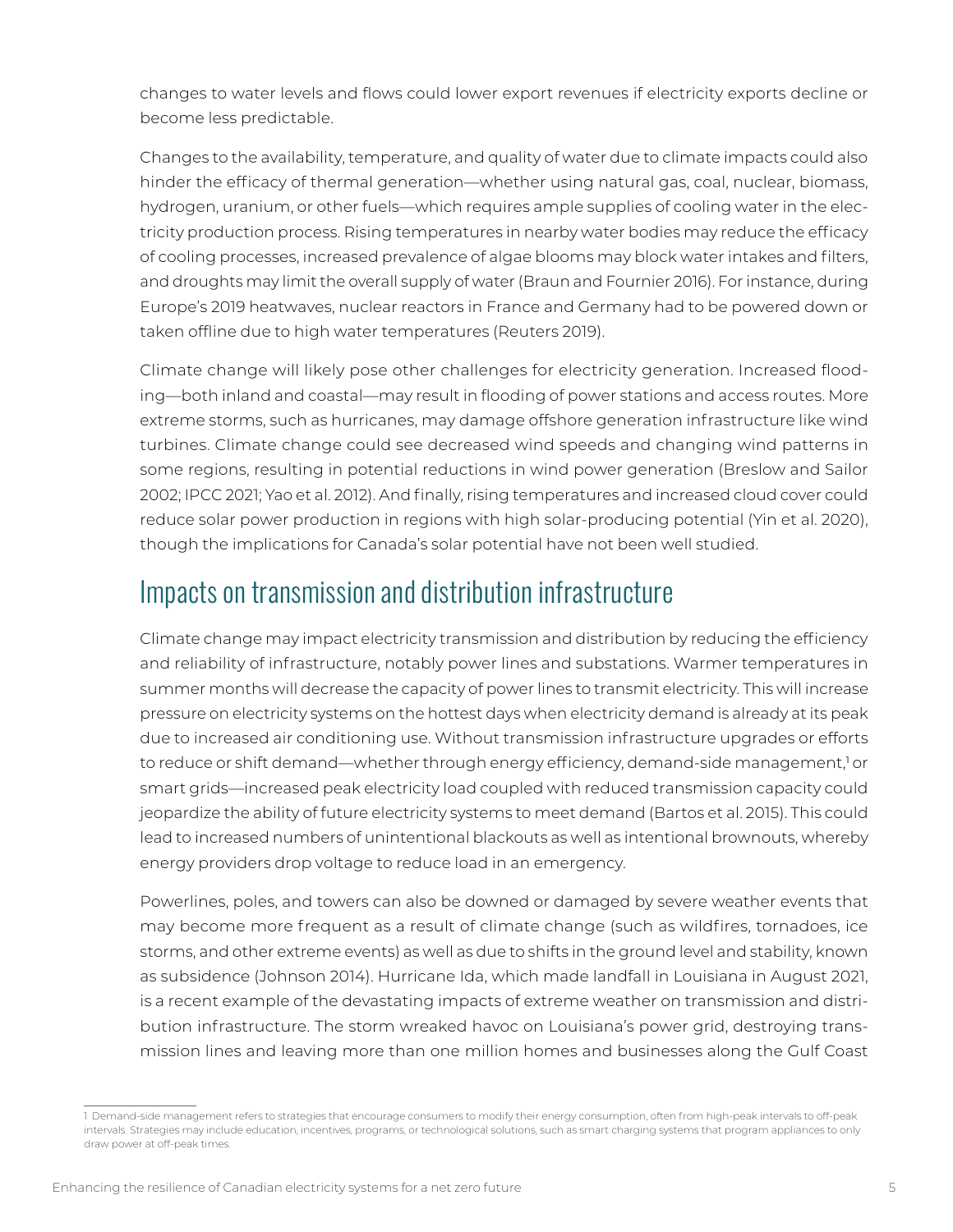without power (Kelly 2021). Ice storms, which are more common in Canada, can also damage or break power lines due to ice buildup weighing lines down, tree branches falling onto power lines, or high winds causing lines to sway or break (CEA 2016). Further, as temperatures increase and precipitation patterns shift, the speed and amount of vegetation growth will increase in many regions. This could increase the risk and severity of power outages and forest fires. Lastly, in regions of Canada where lightning is becoming more frequent, disruptions due to transmission and distribution line failures could also increase (Fant 2020).

In addition to potential impacts on power line reliability, climate change may also lead to more frequent substation and transformer failures. These failures may occur from a range of climate change impacts, including sea level rise, flooding, and heat waves (CEA 2016; IEA 2021).

## Impacts from changing energy demand

As outlined above, the growing electrification of end uses on the path to net zero will place greater pressure on electricity systems. In addition, a warming climate will also have impacts on electricity demand. While warmer winters could result in less demand for heating, by mid-century and beyond, this reduced demand will be more than offset by the increases in demand for air conditioning in summer months (as well as increased demand year-round as we electrify). We are already seeing evidence of changing demand trends. In the summer of 2021, BC Hydro recorded a new record for summer peak hourly demand, as residents tried to stay cool during the province's historic heat wave (BC Hydro 2021). A recent report by the Canadian Institute for Climate Choices (the Institute) estimates that peak electricity demand will continue to rise in every province. This will have an aggregate effect of increasing peak electricity demand nationally by nine per cent by mid-century and by between 13 and 17 per cent by 2100 (Ness et al. 2021). Rising temperatures may also result in more frequent swings from low to high energy demand within a single day, placing more strain on electricity systems to adjust to changes in supply (Rivers and Shaffer 2020).

Risks to electricity system reliability and resilience may also emerge due to the dissonance between changes in demand and climate-induced shifts in generation. For example, more demand in summer months due to increased air conditioning use, combined with potentially diminished hydro generation as a result of climate-driven hydrologic change (as discussed above), will put increased pressure on the system (Hamlet et al. 2010). Similarly, wind generation typically produces more power at night and in the winter months, which does not align with projected growth in demand from air conditioning in the summer.

As Canada's clean energy transition accelerates and reliance on electricity for essential services grows, the consequences of mismatched supply and demand, notably the potential for more frequent electricity outages, will be even greater than today.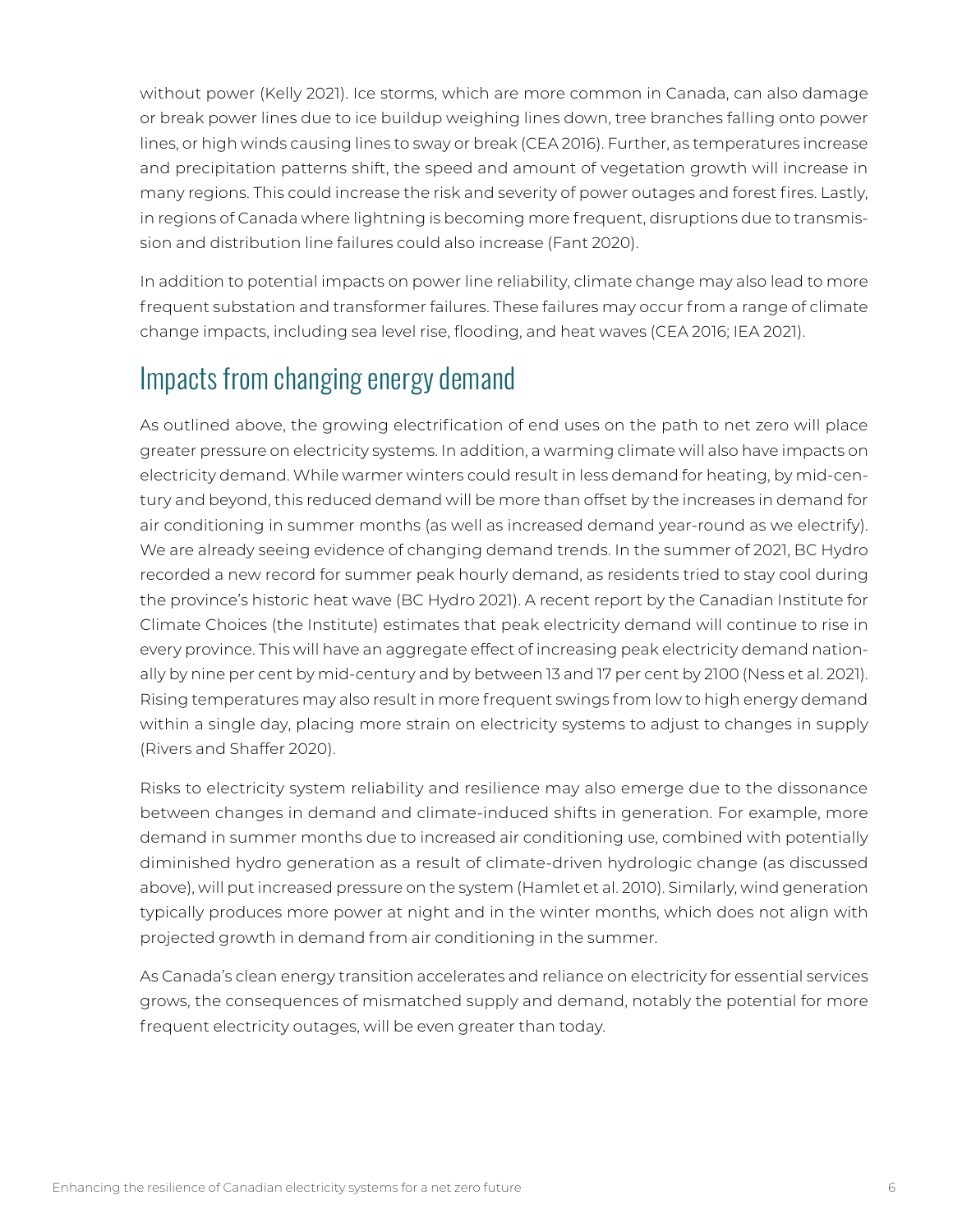# Reducing climate-induced risks to Canadian electricity systems

The significant infrastructure investments on the path to net zero represent an opportunity to enhance the electricity system resilience. Improving the resilience of electricity system infrastructure in anticipation of future climate change impacts could significantly reduce the impact and cost of damaged infrastructure as well as risk of service disruption, while also increasing the reliability of the grid. For example, the Institute's Under Water report quantified the costs of key climate hazards on Canada's electricity systems and found that early measures to enhance resilience can reduce damage costs by 80 per cent by the end of the century, or as much as \$3.1 billion annually (Ness et al. 2021).

A number of opportunities exist for the public and private sectors to tackle the risks outlined above and increase system resilience and reliability. This section inventories some of those opportunities, specifically hardening electricity infrastructure, increasing system flexibility, improving energy efficiency, and ensuring systems can react to service disruptions and recover quickly.

## Hardening infrastructure

As Canada transitions to net zero, electricity systems across the country will require significant investment in new transmission and distribution infrastructure, as well as upgrades to existing stock. Building new and replacing end-of-life-cycle infrastructure with more resilient, and often more cost-effective, materials and components can eliminate a significant percentage of costs associated with damage that would have occurred in the absence of such adaptation measures. In particular, the design, construction, maintenance, and replacement of power lines and other transmission and distribution infrastructure such as transformers must contend with existing system vulnerabilities and service gaps while also anticipating future climate risks consistent with proactive life-cycle management of those assets. Measures may include using new, more durable materials; burying power lines; pruning or removing vegetation to maintain power lines and reduce risks of outages or forest fires; relocating existing infrastructure to minimize exposure to hazards like floods or falling branches; or building flood defence systems for new or existing ground-level infrastructure, like substations.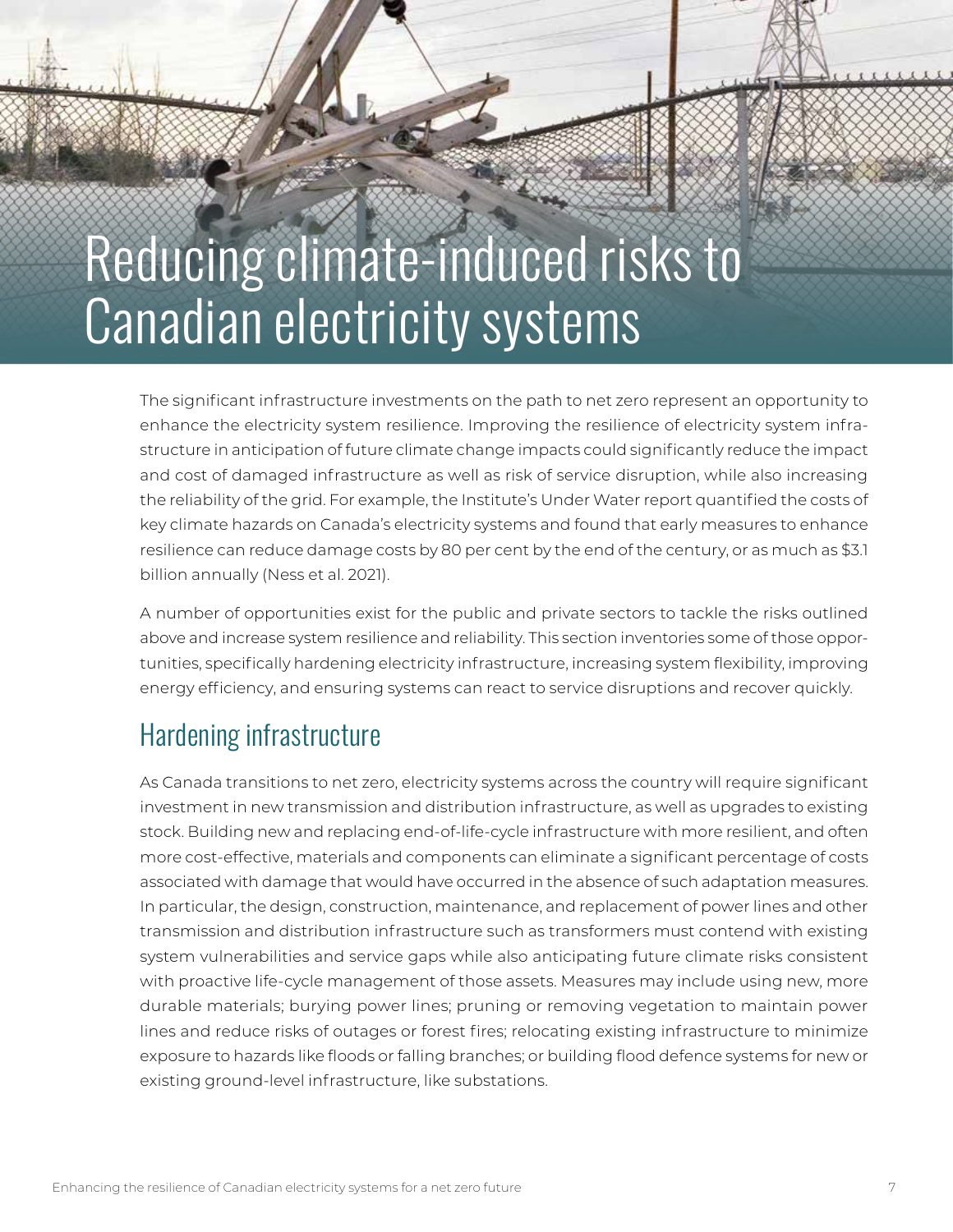Efforts to harden electricity infrastructure should also include reducing the vulnerability of other infrastructure to limit the potential for cascading impacts and reduce the overall cost and impact of an electrical failure. This could include building levees or protecting wetlands to minimize the impact of floods on homes, businesses, and critical infrastructure.

# Increasing system flexibility

Increasing system flexibility enables electricity systems to be more resilient to climate change impacts and minimize service disruptions. Flexibility refers to an electricity system's ability to adjust generation, transmission, and distribution systems to accommodate variable and unpredictable supply and demand in order to maintain reliable and cost-effective service (IEA 2019). Enhancing system flexibility will be critical to balancing the intermittency of variable renewable sources, like wind and solar, whose share of electricity supply is expected to grow significantly on the path to net zero. As climate impacts worsen, enhanced flexibility will also be vital to ensuring electricity systems can respond to generation, transmission, and distribution disruptions quickly and maintain reliable service.

Various technologies can increase system flexibility:

- **▶** Demand-side management programs can better align electricity demand with supply, improving the stability, flexibility, and reliability of the power system (Cox et al. 2017).
- **▶** Energy storage can serve as sources of backup power when service is interrupted. Examples include short-term storage technologies like lithium-ion batteries, as well as long-term storage technologies like pumped storage hydropower, compressed air storage, flow batteries, and hydrogen.
- **▶** Distributed energy resources such as rooftop solar paired with storage can reduce susceptibility to single power outages and supply disruptions by spreading electricity generation across many sources and sites (NARUC 2019). These resources can also be deployed at a faster rate relative to large-scale systems to meet rapidly changing demand. More generally, enhancing the diversity of generation sources, including by increasing solar and wind shares, can help reduce vulnerability to disruption in a single generation source.
- **▶** Inter-regional transmission can help systems respond to disruptions in electricity supply by providing access to additional generation from neighbouring systems.
- **▶** And finally, smart grid technologies can bring together the above-mentioned solutions in a more efficient and reliable electricity system, while also improving response times to outages to limit their duration (IRENA 2018).

These solutions represent an important complement to hardening infrastructure. While hardening infrastructure is essential in many cases, it can be an expensive and time-consuming process. Flexibility can therefore reduce the need to harden less-critical infrastructure by limiting the impact of extreme events on the system. In addition, flexibility allows systems to remain adaptable to a range of climate futures, which is valuable given that the type, location, and severity of future climate impacts remain inherently uncertain (Accenture 2020).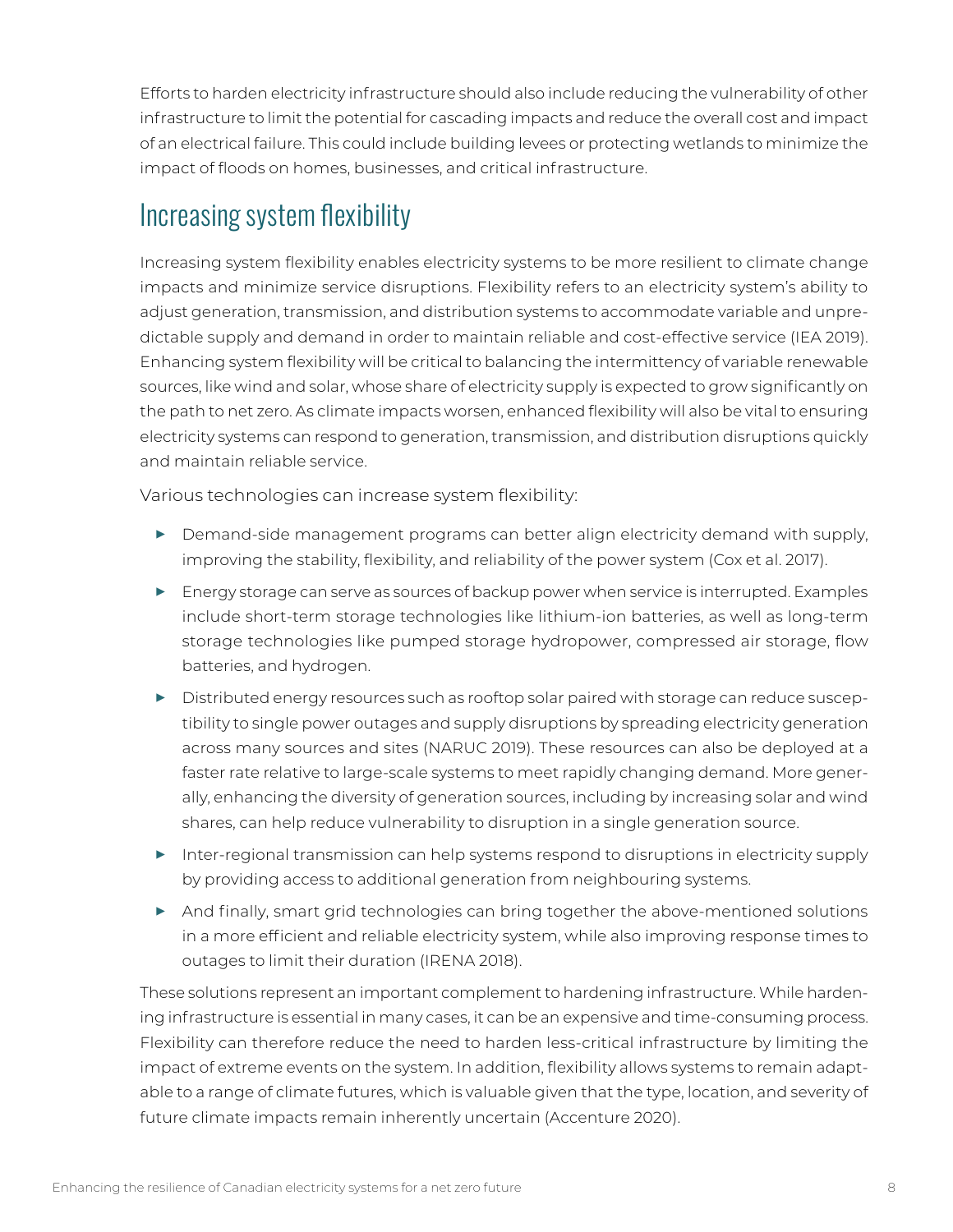While enhancing system flexibility is key to meeting both net zero goals and resilience objectives, in some cases, supporting some system redundancy may be needed to ensure that electricity systems remain reliable and secure. This may include retaining dispatchable back-up firm power, building out surplus wind and solar with storage, or providing targeted backup generation and storage for critical infrastructure—like hospitals—and for vulnerable communities. While a potentially important strategy for enhancing the reliability of electricity systems—especially for critical services and in regions that face barriers to enhancing system flexibility, such as remote communities—some forms of redundancy may conflict with emissions reduction objectives, notably back-up diesel generators and natural gas plants, if not equipped with carbon capture and storage.

# Enhancing energy efficiency

Energy efficiency could play a central role in meeting Canada's net zero goal (Dion et al. 2021). Energy efficiency improvements can be defined as reductions in the amount of energy needed to provide an energy service, such as heating a home or driving a car. Less energy is used to provide the same level of service, thanks to more energy efficient technologies and measures. Examples include energy efficient household appliances, energy efficient building designs and materials, more fuel-efficient vehicles, and switching from fossil fuels to electricity for energy end-uses. This stands in contrast to energy conservation, which reduces the overall energy service provided. Examples of energy conservation include driving less, turning down the thermostat in the wintertime, or turning off home appliances when not in use.

Beyond supporting emissions reduction goals, energy efficiency and conservation can both support electricity system resilience. Energy efficiency can reduce vulnerabilities to energy disruptions by lessening demand pressures on electricity systems and enabling households to endure extreme events like heat waves at a lower cost. Similarly, during heatwaves or cold snaps, energy conservation and demand-side flexibility can reduce the likelihood of system outages or brownouts. In addition, a more energy-efficient system requires less electricity than a less efficient one. This translates to less infrastructure overall, and therefore less equipment that is potentially at risk of damage from climate impacts (Davis and Clemmer 2014).

## Implementing measures to support recovery

Lastly, while targeted measures to harden infrastructure, increase system flexibility, and reduce demand can help limit the severity of climate impacts on electricity infrastructure, they cannot prevent them. As a result, ensuring that measures are in place to support rapid response, restoration, and recovery following climate-induced events is critical to ensuring that systems are prepared to quickly restore service and maintain reliability. This requires effective emergency response and restoration strategies, comprehensive resilience assessment frameworks for electricity infrastructure, maintaining financial reserves to cover losses, and sharing response resources across jurisdictions.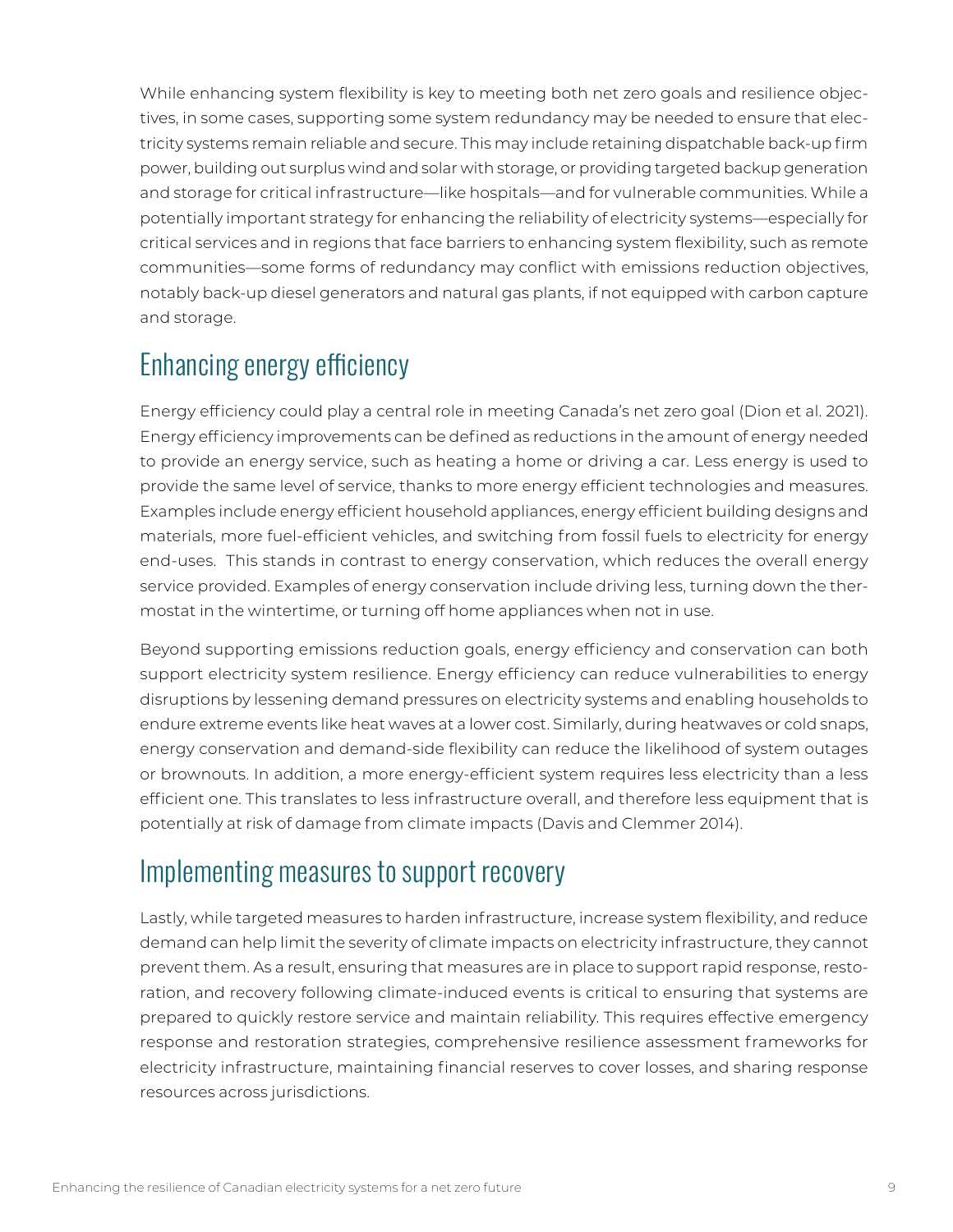# Challenges facing greater electricity system resilience and policy responses

Although the solutions discussed above are largely available and deployable today, there are many barriers to their implementation. This section inventories some of the key challenges facing greater electricity system resilience and provides potential policy responses.

#### CHALLENGE: Regulatory and utility mandates are not set up to tackle resilience

While regulator and utility mandates prioritize short-term reliability, they do not necessarily create incentives for prioritizing long-term resilience and adaptation. While reliability planning focuses on designing, building, and operating systems to keep electricity flowing during normal, predictable conditions, it does not prepare for a system's ability to respond to less frequent, extreme events. Reliability planning is therefore insufficient by itself to enhance electricity system resilience to climate impacts.

Several factors make effective resilience planning challenging. First, electricity regulators are reluctant to allow regulated utilities and local distribution companies to raise rates in order to invest in resilience projects, especially ones that may not benefit customers in the short-term. Utilities must maintain a balance between investments, rates on return, quality of service, and costs to consumers, and resilience-building options are often cost intensive. In addition, there is limited recognition of the return on investment of climate proofing infrastructure. Resilience-building measures cannot compete on a level playing field with other potential investments, since the benefits of investments in resilience today are hard to measure and have uncertain rates and timelines of return. As a result, utilities have inadequate sources of sustainable revenue to build resilient systems that can withstand emerging climate risks.

#### SOLUTION: Remove regulatory barriers and improve incentives

Removing regulatory barriers and establishing appropriate incentives for utilities to invest in adaptation and resilience is critical. One option is for provincial and territorial governments to formally extend or clarify the mandate of regulators to pursue long-term resilience goals and to prioritize adaptation planning. Another option is for regulators to require that utilities account for climate change impacts in their resource planning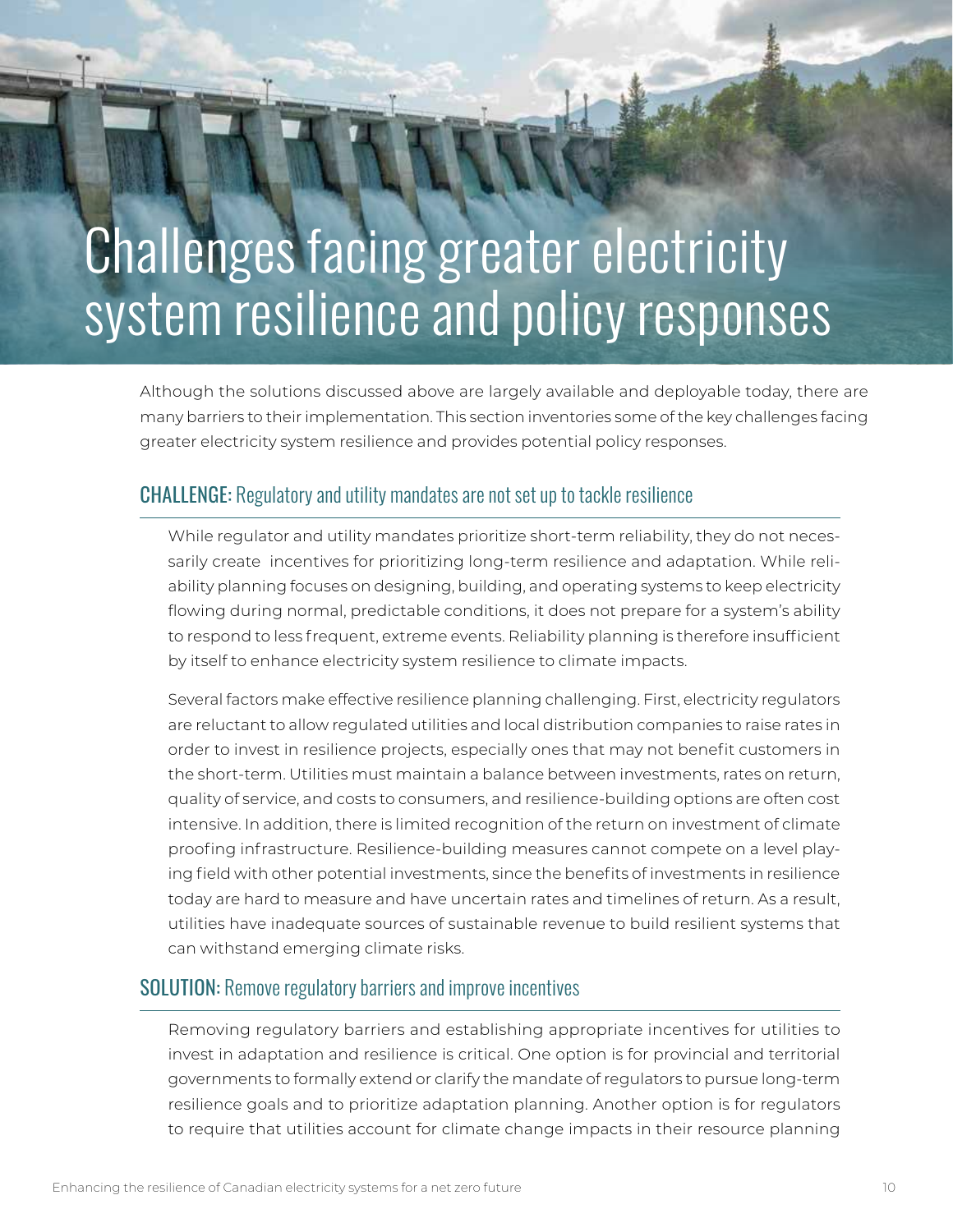and operations. For example, the California Public Utilities Commission now requires utilities to conduct regular climate assessments of both their physical assets and their service delivery, particularly in disadvantaged communities, to better integrate climate risk across their planning processes (Chhabra 2020). Another way to incentivize resilience investments is for regulators to introduce performance-based ratemaking for system resiliency, whereby regulators establish resilience and adaptation targets or metrics for utilities and tie rate re\covery to performance against them (IEA 2021). An important first step is to develop metrics and methods for valuing resilience within asset planning processes, such as integrated resource plans, or within competitive energy markets discussed below (NREL 2019).

#### CHALLENGE: Codes and standards are misaligned with resilience and adaptation objectives

Codes and standards—notably the Canadian Electrical Code—play an important role in enhancing the resilience of electricity systems. They set the minimum requirements for design and inform decisions at every stage of an infrastructure asset's lifecycle. Yet codes and standards often do not require new and replacement electricity infrastructure to account for future climate risk as they are based on past climate assumptions. The lack of climate risk information and guidance in codes and standards means that new infrastructure continues to be managed and built for the climate of the past. And while decision makers are aware of the insufficiency of Canada's infrastructure and building codes and standards, amendments to incorporate climate change risks in codes and standards have only just begun (Ness et al. 2021).

#### SOLUTION: Accelerate stronger codes and standards

National and regional codes and standards can be strengthened and implemented more rapidly in order to incorporate climate change risks and adaptation principles in new and existing infrastructure. First and foremost, electricity infrastructure design and system planning standards should be updated to reflect future climate impacts, while also allowing for regional variation (CEA 2016; CSA 2019). While this includes changes to the Canadian Electrical Code as well as regional electrical codes and standards, the scope of these codes is insufficient to meaningfully incorporate resilience into electricity system design, planning, and infrastructure. As a result, amendments to other codes and standards are needed to enhance electricity system resilience (CSA 2019).

For example, building codes and standards can be updated to enhance electricity system resilience. Building codes can require that buildings or electrical panels be elevated to reduce flood impacts (CSA 2019). Higher efficiency standards can reduce electricity demand and place less strain on the electricity system. And building codes can reflect the precipitation and temperature patterns of the future and require upgrades that reduce vulnerability to wildfires, floods, and heat waves (Ness et al. 2021). Having accurate and up-to-date climate information will be key to developing codes and standards that successfully integrate climate change adaptation and resilience considerations (Government of Canada 2021).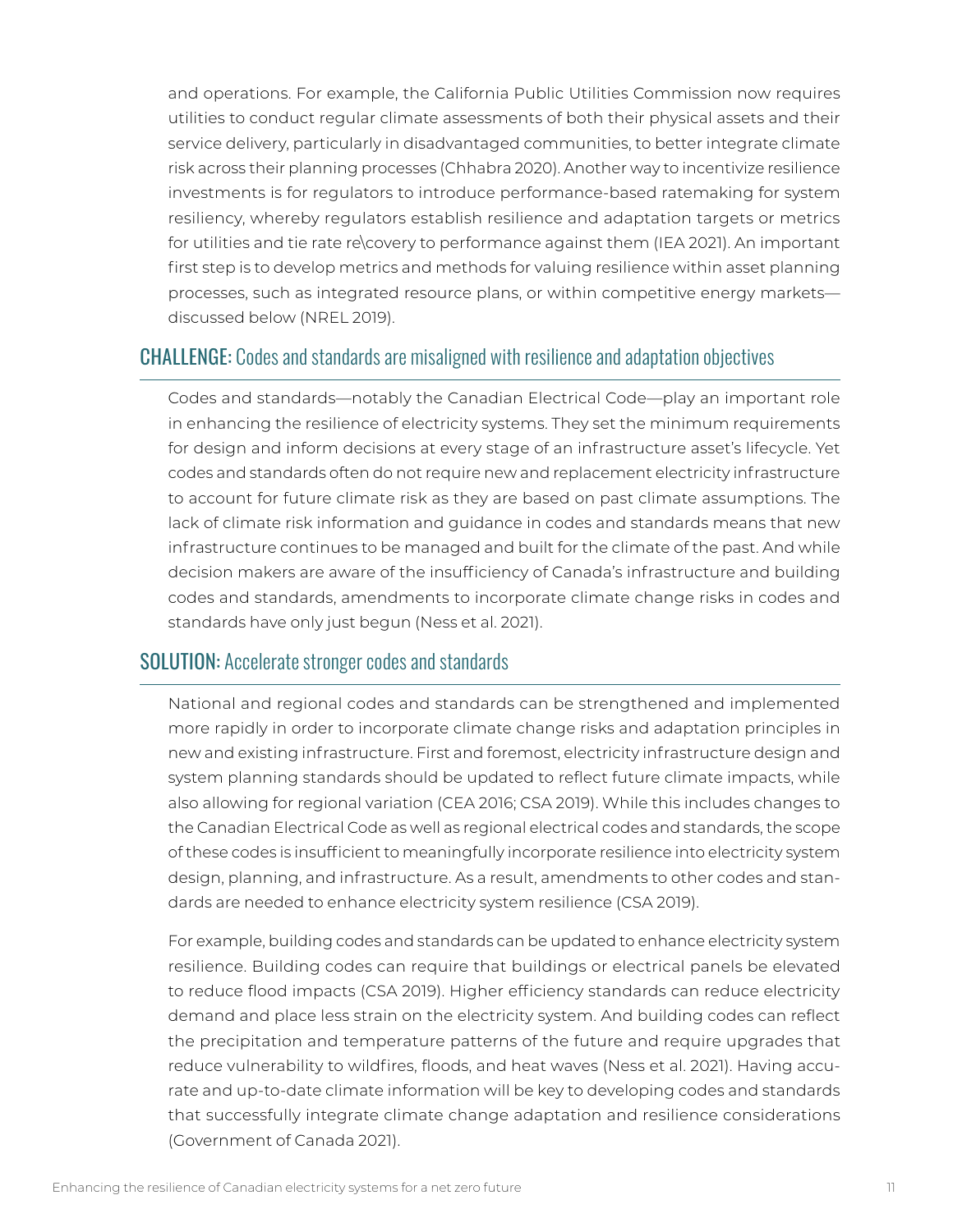### CHALLENGE: Decision makers lack sufficient information to integrate resilience into system planning

Utilities, regulators, and governments lack adequate information about the current and anticipated climate threats to electricity infrastructure. While Canada is working to increase access to projections of future temperatures and precipitation, this data only tells part of the story. Decision makers lack projections of key climate conditions like wind and ice storms, as well as detailed information about climate-related hazards (e.g. wildfire, flood, and permafrost thaw risk) that can affect electricity systems (Government of Canada 2019). Finally, there is also often little acknowledgment of the interconnectivity between electricity systems and other critical infrastructure—that is, until a failure occurs.

There is even less information about the downstream social and economic costs of climate-related risks. This information is important for the cost-benefit analyses that governments and regulators may use to inform policies and program decisions. Yet, the information is either not available, or if it is, it is not easily accessible. And what is available often lacks relevance, usability, and legitimacy from the perspective of those involved in making decisions—including utilities, regulators, and project developers—because it is either qualitative or regionally specific.

Beyond fundamental knowledge and data gaps, there is also a lack of robust and consistent approaches to assessing performance of resilience and adaptation strategies relative to targets and objectives. Tracking progress on adaptation and resilience is inherently difficult. Frameworks to measure progress are still in the early stages of development and unlike progress on emissions reductions, there is no one metric for assessing progress on reducing climate risks and enhancing electricity system resilience. As a consequence, in the electricity sector there is no formal consensus among regulators, utilities, governments, and industry about the data, performance metrics, or methods for evaluating electricity system resilience (Vugrin et al. 2017). In addition, standard decision-making processes and analytical frameworks often underestimate the risks of inaction or the benefits of action, and are inadequate to drive transformational, systemic change (Mercure et al. 2021).

#### SOLUTION: Fill information gaps and establish common performance metrics

Better data collection and sharing processes can help address existing information gaps while facilitating effective adaptation efforts across electricity and interdependent systems. This knowledge mobilization involves both improving access to high-quality, relevant data while also enhancing capacity to use this information to inform climate-resilient infrastructure planning. For electricity planners, downscaling large-scale projections to the regional level will be especially important.

In addition, standardizing resilience metrics and encouraging their consistent use by governments, regulators, and utilities can support resilience planning, while also enhancing collaboration across provincial and territorial electricity systems.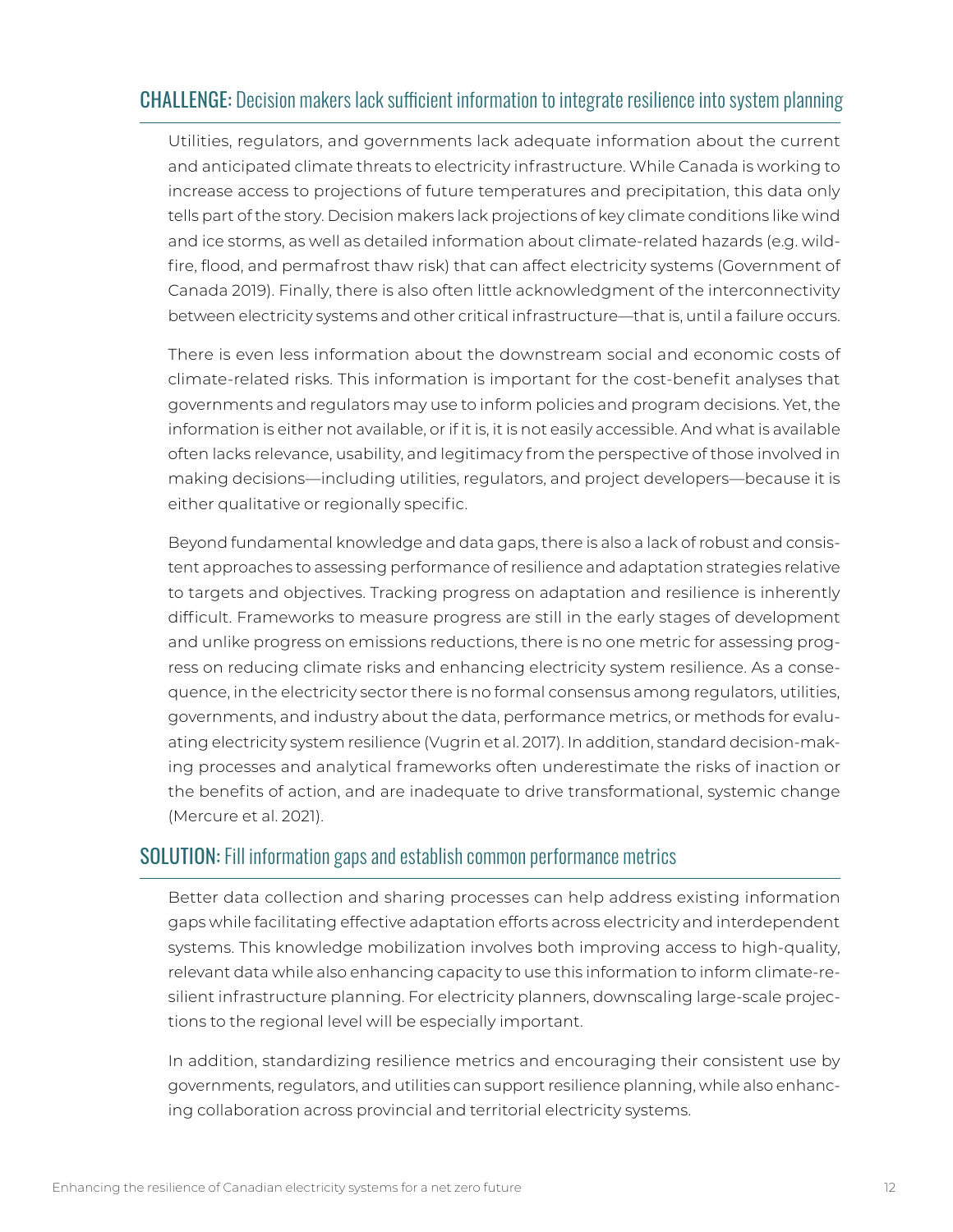However, even with better data and more consistent metrics, climate models, like most predictive models, remain inherently uncertain and cannot provide perfect predictions of future risks and impacts. As a result, resilience and adaptation planning must remain flexible to multiple possible futures. Taking actions that address existing adaptation and resilience deficits with an eye to emerging climate risks can be an effective strategy for enhancing electricity system resilience.

#### SOLUTION: Improving climate risk assessment and disclosure

Climate risk and vulnerability assessments are important tools for increasing awareness about the need for resilience planning. While some utilities in Canada have conducted voluntary climate change vulnerability assessments, they are not a requirement. Governments and regulators in Canada could mandate that utilities perform regular climate risk assessments of both their physical assets and service delivery to better understand, and reduce, broader system-level risks. Given the cascading impacts of electricity infrastructure damage or service disruption, these assessments should consider the interdependencies across critical infrastructure and services and be underpinned by downscaled climate and socioeconomic data. They should also be integrated into broader electricity system planning frameworks, policy development activities, and decision-making processes to mainstream adaptation and resilience.

Fortunately, Canada is not starting from scratch. The Climate Lens, which is a mandatory requirement for several projects funded by Infrastructure Canada, provides a strong blueprint for conducting climate change resilience and risk assessments. However, most utilities are not yet required to complete the Infrastructure Canada assessment for capital projects. The Climate Lens, or a similar concept, could be extended to apply to all federally funded infrastructure projects—including electricity system ones—so that climate resilience becomes a key goal for long-term national infrastructure planning. Provincial and territorial governments could adopt similar frameworks for publicly funded infrastructure projects.

Looking ahead, as the federal government collaborates with provinces, territories, municipalities, and Indigenous governments to create a National Adaptation Strategy, it will be important to bring electricity service providers and regulators into the conversation. Implementing measures and strategies to enhance the resilience of electricity systems will be essential to building a climate resilient Canada.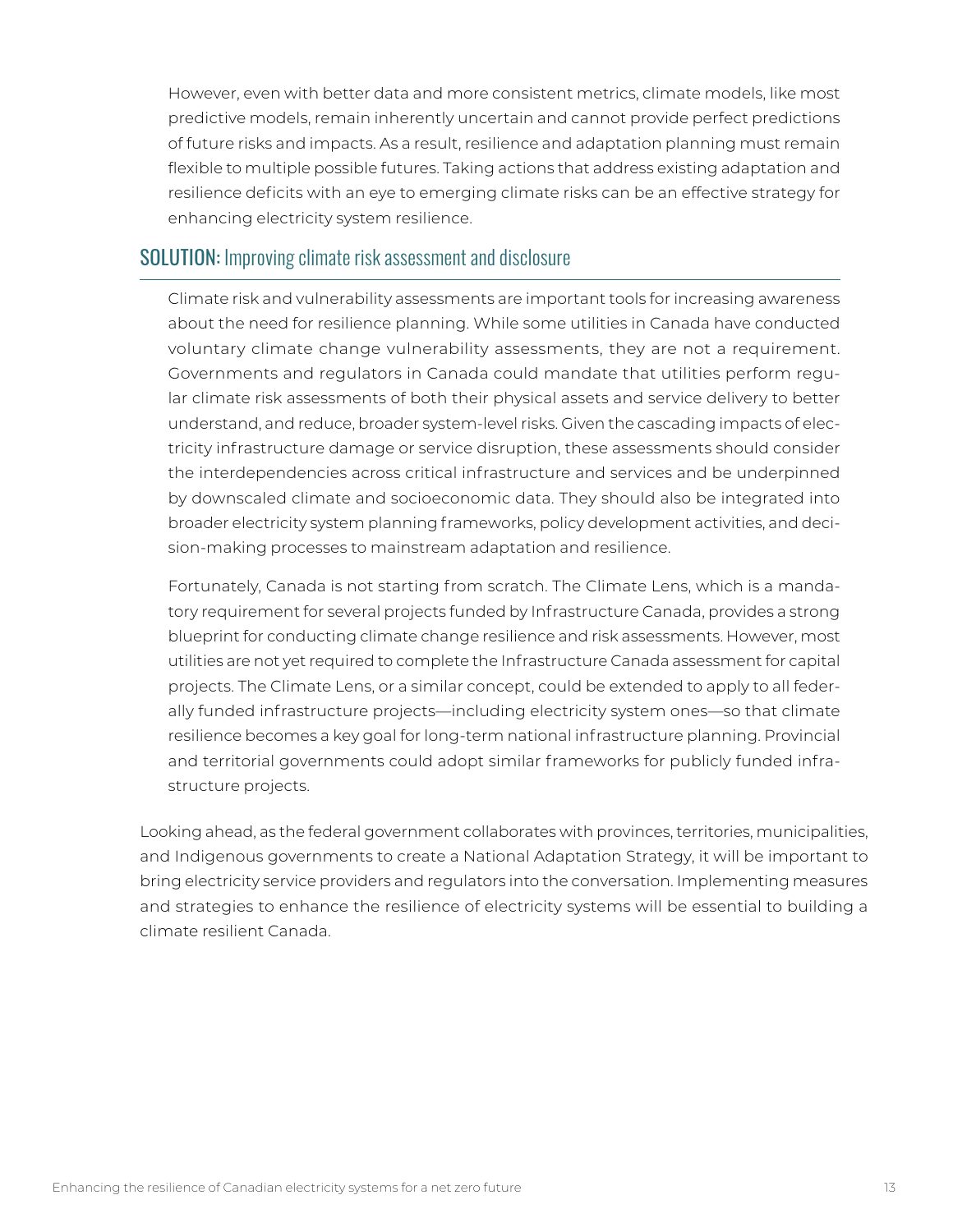# References

Accenture. 2020. From Reliability to Resilience: Confronting the Challenges of Extreme Weather. https://www. accenture.com/\_acnmedia/PDF-124/Accenture-Resilience-Extreme-Weather-POV.pdf

Bartholameuz, Eranda, Hasna Nazir, and Ganesh Doluweera. 2021. "Climate Impacts on Canada's Electricity Systems" Canadian Energy Research Institute. Calgary, AB. Study No. 196. https://ceri.ca/assets/files/Study\_196\_ Full\_Report.pdf

Bartos, Matthew, Mikhail Chester, Nathan Johnson, Brandon Gorman, Daniel Eisenberg, Igor Linkov, and Matthew Bates. 2016. "Impacts of rising air temperatures on electric transmission ampacity and peak electricity load in the United States." Environmental Research Letters 11(11).

BC Hydro. 2021. "Operational update: Extreme heat leads to record-breaking electricity demand." Press release. https://www.bchydro.com/news/press\_centre/news\_releases/2021/extreme-heat-leads-to-record-breaking-electricity-demand.html

Braun, Marco, and Élyse Fournier. 2016. "Adaptation Case Studies in the Energy Sector—Overcoming Barriers to Adaptation." Report presented to Climate Change Impacts and Adaptation Division, Natural Resources Canada. https://www.weadapt.org/sites/weadapt.org/files/2017/september/ouranos\_adaptation\_case\_studies\_in\_the\_energy\_sector\_overcoming\_barriers\_to\_adaptation.pdf

Breslow, Paul B., and David J. Sailor. 2002. "Vulnerability of wind power resources to climate change in the continental United States." Renewable Energy 27(4), pp.585-598.

Canadian Electricity Association. 2016. Adapting to Climate Change: State of Play and Recommendations for the Electricity Sector in Canada. https://electricity.ca/wp-content/uploads/2016/02/Adapting\_to\_Climate\_Change-State\_of\_Play\_and\_Recommendations\_for\_the\_Electricity\_Sector\_in\_Canada.pdf

CBC News. 2015. "Flare pots used to light Pangnirtung, Nunavut runway after electrical outage." December 9. https://www.cbc.ca/news/canada/north/pangnirtung-runway-flare-pots-1.3357013

CBC News. 2016. "Residents of Grise Fiord, Nunavut, staying in local school, await power restoration." January 13. https://www.cbc.ca/news/canada/north/grise-fiord-nunavut-power-runway-1.3402094

CBC News. 2017. "New power plant for Pangnirtung, Nunavut, 2 years after fire destroyed original." April 3. https://www.cbc.ca/news/canada/north/pangnirtung-new-power-plant-fire-1.4053726

CBC News. 2021. "No power for some B.C. Hydro customers, Bell's mobile network also damaged." November 5. https://www.cbc.ca/news/canada/british-columbia/service-outage-bc-storm-1.6249986

CEA. 2016. Adapting to Climate Change: State of Play and Recommendations for the Electricity Sector in Canada. Canadian Electricity Association. https://electricity.ca/wp-content/uploads/2016/02/Adapting\_to\_Climate\_ Change-State\_of\_Play\_and\_Recommendations\_for\_the\_Electricity\_Sector\_in\_Canada.pdf

Chang, Stephanie E., Timothy L. McDaniels, Joey Mikawoz, Krista Peterson. 2007. "Infrastructure failure interdependencies in extreme events: power outage consequences in the 1998 Ice Storm." Natural Hazards 41.2: 337-358.

Chhabra, Mohit. 2020. "CPUC Takes a Big First Step Toward Climate Change Adaptation." NRDC, August 27. https://www.nrdc.org/experts/mohit-chhabra/cpuc-takes-big-first-step-toward-climate-change-adaptation

Cox, Sadie, Eliza Hotchkiss, Dan Bilello, Andrea Watson, and Alison Holm. 2017. "Bridging climate change resilience and mitigation in the electricity sector through renewable energy and energy efficiency: Emerging climate change and development topics for energy sector transformation." National Renewable Energy Lab. https://www.nrel.gov/docs/fy18osti/67040.pdf

CSA. 2019. Development of Climate Change Adaptation Solutions Within the Framework of the CSA Group Canadian Electrical Code Parts I,II and III. Canadian Standards Association. https://www.csagroup.org/wp-content/ uploads/CSA-RR\_CEC-ClimateChange.pdf

Davis, Michelle, and Steve Clemmer. 2014. Power Failure: How Climate Change Puts Our Electricity at Risk—and What We Can Do. Union of Concerned Scientists. https://www.ucsusa.org/resources/power-failure

Dion, Jason, Anna Kanduth, Jeremy Moorhouse, and Dale Beugin. 2021. Canada's Net Zero Future: Finding our way in the global transition. Canadian Institute for Climate Choices. https://climatechoices.ca/reports/canadas-net-zero-future/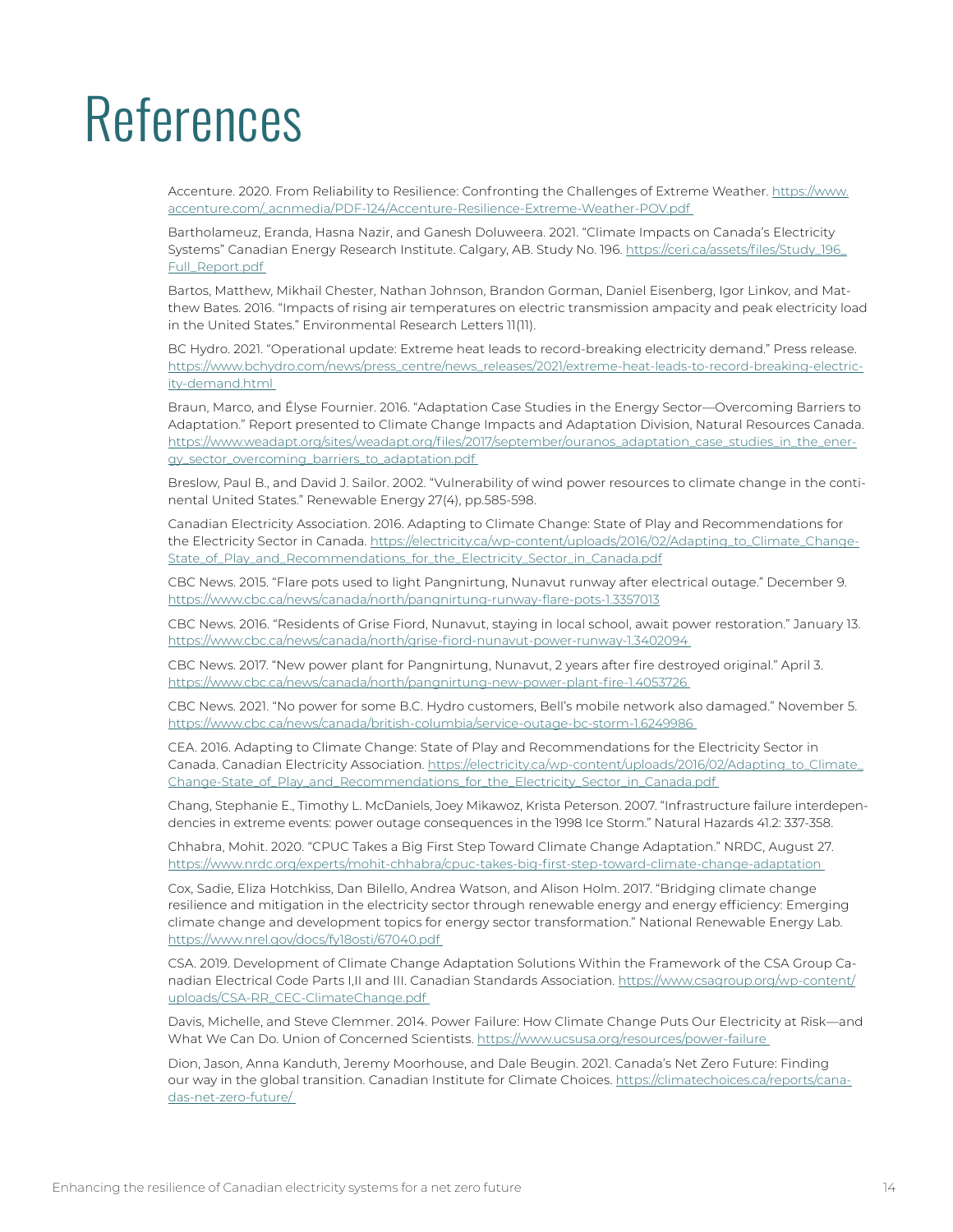EPRI (Electric Power Research Institute). 2021. Canadian National Electrification Assessment: Electrification Opportunities for Canada's Energy Future. https://www.epri.com/research/products/000000003002021160

Espinoza, Sebastian, Mathaios Panteli, Pierluigi Mancarella, Hugh Rudnick. 2016. "Multi-phase assessment and adaptation of power systems resilience to natural hazards." Electric Power Systems Research 136: 352-261.

Fant, Charles, Brent Boehlert, Kenneth Strzepek, Peter Larsen, Alisa White, Sahil Gulati, Yue Li, and Jeremy Martinich. 2020. "Climate change impacts and costs to US electricity transmission and distribution infrastructure." Energy 195: 116899.

Government of Canada. 2019. Final Report of the Expert Panel on Sustainable Finance—Mobilizing Finance for Sustainable Growth. Ottawa, ON. https://publications.gc.ca/collections/collection\_2019/eccc/En4-350-2-2019-eng.pdf

Government of Canada. 2021. "Developing climate resilient standards and codes." Ottawa, ON. https://www.canada.ca/en/environment-climate-change/services/climate-change/canadian-centre-climate-services/basics/developing-climate-resilient-standards-codes.html

Hamlet, Alan F., Se-Yeun Lee, Kristian E.B. Mickelson, and Marketa M. Elsner. 2009. "Effects of projected climate change on energy supply and demand in the Pacific Northwest and Washington State." Climate Change 102: 102-128.

IEA (International Energy Agency). 2019. Status of Power System Transformation. https://www.iea.org/reports/status-of-power-system-transformation-2019

IEA. 2020. Power Systems in Transition. https://www.iea.org/reports/power-systems-in-transition

IEA. 2021. Climate Resilience. https://www.iea.org/reports/climate-resilience

IET (Institut de L'Énergie Trottier). 2021. Canadian Energy Outlook 2021—Horizon 2060. https://iet.polymtl.ca/en/ energy-outlook/

IPCC. 2021. "Summary for Policymakers." Climate Change 2021: The Physical Science Basis. Contribution of Working Group I to the Sixth Assessment Report of the Intergovernmental Panel on Climate Change. Cambridge University Press. https://www.ipcc.ch/report/ar6/wg1/#SPM

IRENA (International Renewable Energy Agency). 2018. Power System Flexibility for the Energy Transition, Part 1: Overview for policy makers. https://www.irena.org/-/media/Files/IRENA/Agency/Publication/2018/Nov/IRENA\_Power\_system\_flexibility\_1\_2018.pdf

Johnson, Jesse M. 2014. Quantifying the economic risk of wildfires and power lines in San Diego County. Duke University. Durham, NC, USA.

Kelly, Stephanie. 2021. "Louisiana assesses major damage to power grid from Ida." Reuters, August 31. https:// www.reuters.com/world/us/louisiana-assesses-major-damage-power-grid-ida-2021-08-31/

Larrivée, Caroline, Claude Desjarlais, René Roy, and Nicolas Audet. 2016. Regional Economic Study on the Potential Impacts of Climate-Change-Induced Low Water Levels on the Saint-Laurent River and Adaptation Options. Ouranos. https://www.ouranos.ca/wp-content/uploads/ACA-GLSL\_synthesis\_english\_final.pdf

Lee, Caroline. 2021. "Snowy Texas is a warning to Canadians: Electricity planning should consider the future, not rely on the past." Canadian Institute for Climate Choices, February 23. https://climatechoices.ca/snowy-texas-is-awarning-to-canadians/

Mercure, Jean-Francois, Simon Sharpe, Jorge E. Vinuales, Matthew Ives, Michael Grubb, Aileen Lam, Paul Drummond, Hector Pollitt, Florian Knobloch, and Femke J.M.M. Nijsse. "Risk-opportunity analysis for transformative policy design and appraisal." Global Environmental Change 70.

Most, William Brock, and Steven Weissman. 2012. Trees and power lines: minimizing conflicts between electric power infrastructure and the urban forest. University of California Berkley Center for Law, Energy and Environment. https://escholarship.org/content/qt8kg6t2jx/qt8kg6t2jx.pdf

NARUC (National Association of Regulatory Utility Commissioners). 2019. The Value of Resilience for Distributed Energy Resources: An Overview of Current Analytical Practices. https://pubs.naruc.org/pub/531AD059-9CC0- BAF6-127B-99BCB5F02198

Ness, Ryan, Dylan Clark, Julien Bourque, Dena Coffman, and Dale Beugin. 2021. Under Water: The Costs of Climate Change for Canada's Infrastructure. Canadian Institute for Climate Choices. https://climatechoices.ca/ reports/under-water/

NREL (National Renewable Energy Laboratory). 2019. Valuing Resilience in Electricity Systems. https://www.nrel. gov/docs/fy19osti/74673.pdf

OECD. 2018. "Climate-resilient infrastructure." OECD Environment Policy Paper No. 14. https://www.oecd.org/ environment/cc/policy-perspectives-climate-resilient-infrastructure.pdf